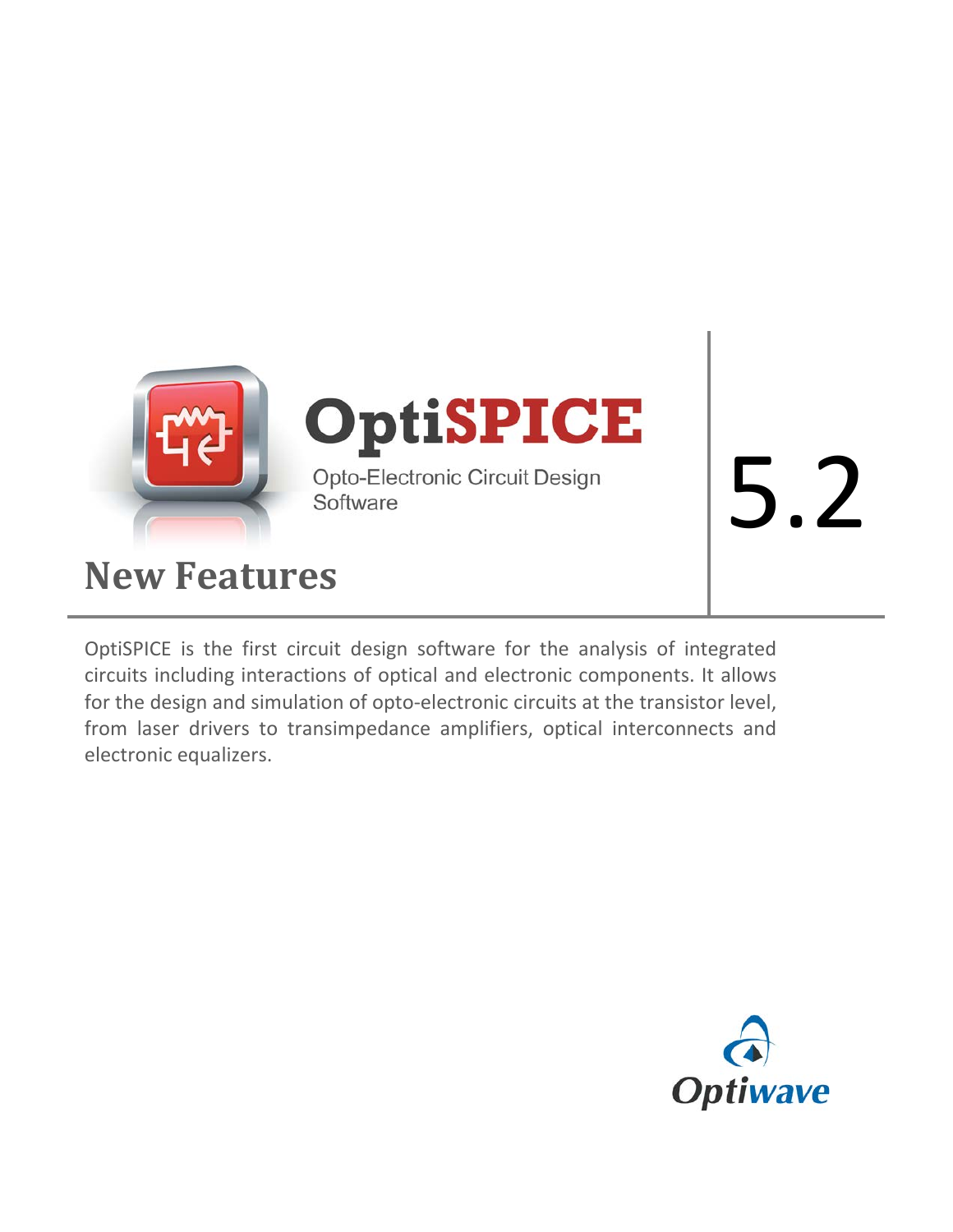

# **Key Features for OptiSPICE 5.2**

**OptiSPICE 5.2** includes several enhancements including new models and devices, improvements to the simulator performance and post processing features and a major documentation update. Key new features include:

- The addition of linear network element (**LNET**) and optical S parameters (**OPTAMPM**) models to the *Electrical* and *Optical* libraries, respectively. These new models will provide users with greater flexibility to build scattering matrix models (compact models) for electrical and optical devices (such as filters and amplifiers).
- The addition of several new devices linked to the **LNET** and **OPTAMPM** models; including a universal 2 port network element, an electrical filter element, and OptiBPM and Optical S parameters multi-port elements
- Enhancements to our **Multilayer Filter** and **Transmission Line** models to allow for the design and characterization of Si (Carrier depletion) and LiNbO3 (Pockels effect) travelling wave (TW) modulators.
- The introduction of a new data post-processing feature based on the powerful *Python* scripting language (users will now be able to perform customized data post-processing on simulation results obtained from any number of probes and to organize and display results through Python-enabled 2D and 3D graphing utilities).
- Support for the Intel® Math Kernel Library (MKL) sparse matrix solver to allow for multiprocessor support
- The addition of a new apodization function to the **Multilayer Filter** model
- The addition of a new post-simulation filtering function to the *OptiSPICE Waveform Viewer*
- Significant updates to the OptiSPICE documentation suite (including a new *OptiSPICE Getting Started* guide and a fully revised *OptiSPICE Tutorials* suite).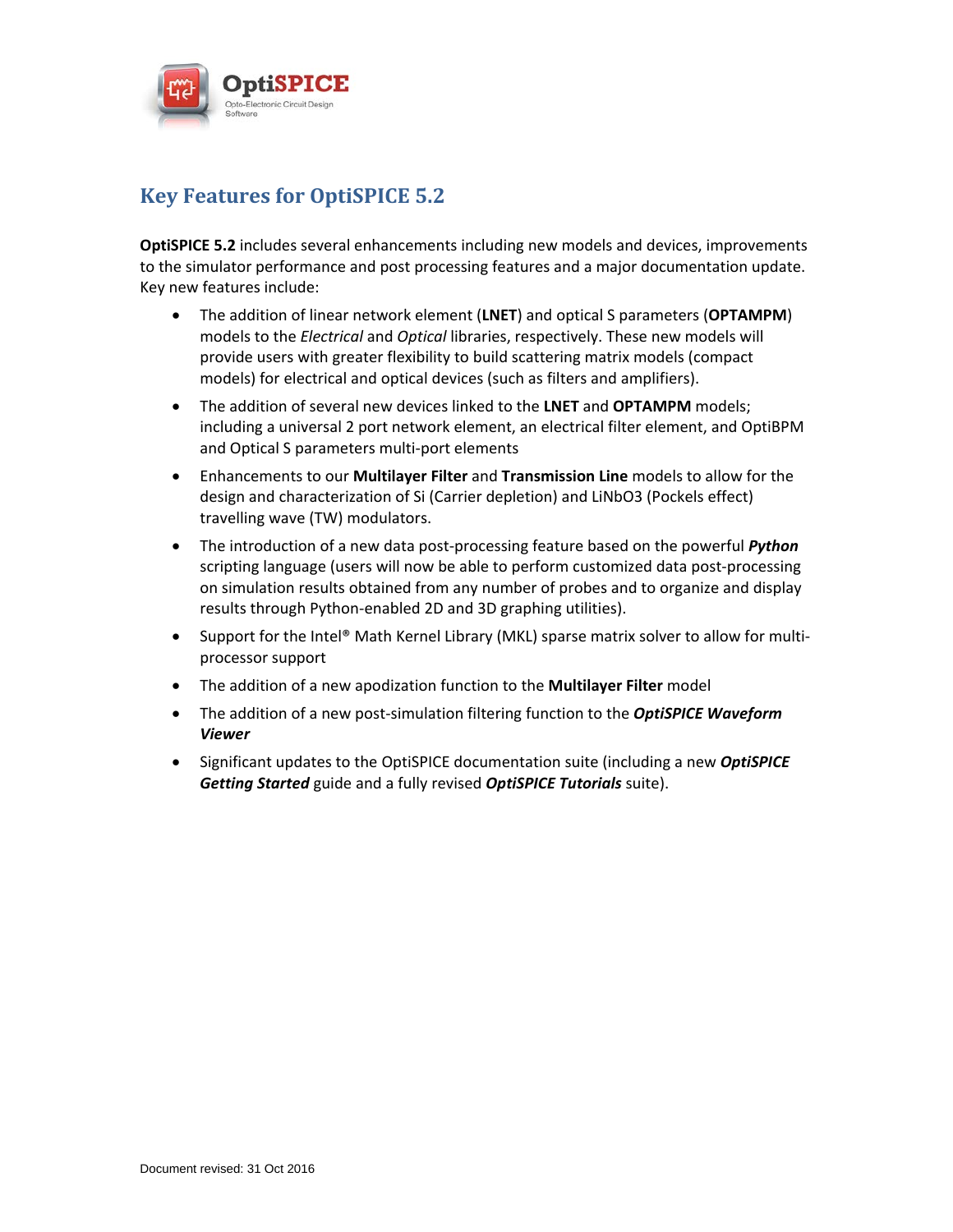

#### **New devices and models**

#### **Linear Network Element Model: Network 2-port, Electrical Filter**

A new linear network element (**LNET**) model has been added to the Electrical library. This flexible electrical model supports multiple formats to define customized filtering functions (poleresidue, zero-pole, transfer function, Touchstone and basic filters – Butterworth, Bessel, and Chebyshev).

Two new devices linked to the **LNET** model have been added to the Electrical library: a universal 2 port network element (**Network 2-port**) and an electrical filter element (**Electrical Filter**).

For further information please see the technical background for **Linear Network Element Model** in the *OptiSPICE Model Library*.

Several example circuits demonstrating the capabilities of these two new devices can also be found in *OptiSPICE 5.2 samples\Circuit examples\Electrical circuits\Linear Network Element*



*Fig 1: Electrical Filter Device* – *In this example the Electrical Filter is configured as a first order low pass filter (Bessel filter shape) with a BW cutoff of 1.5 GHz. The white and turquoise lines represent the filter input and output, respectively.*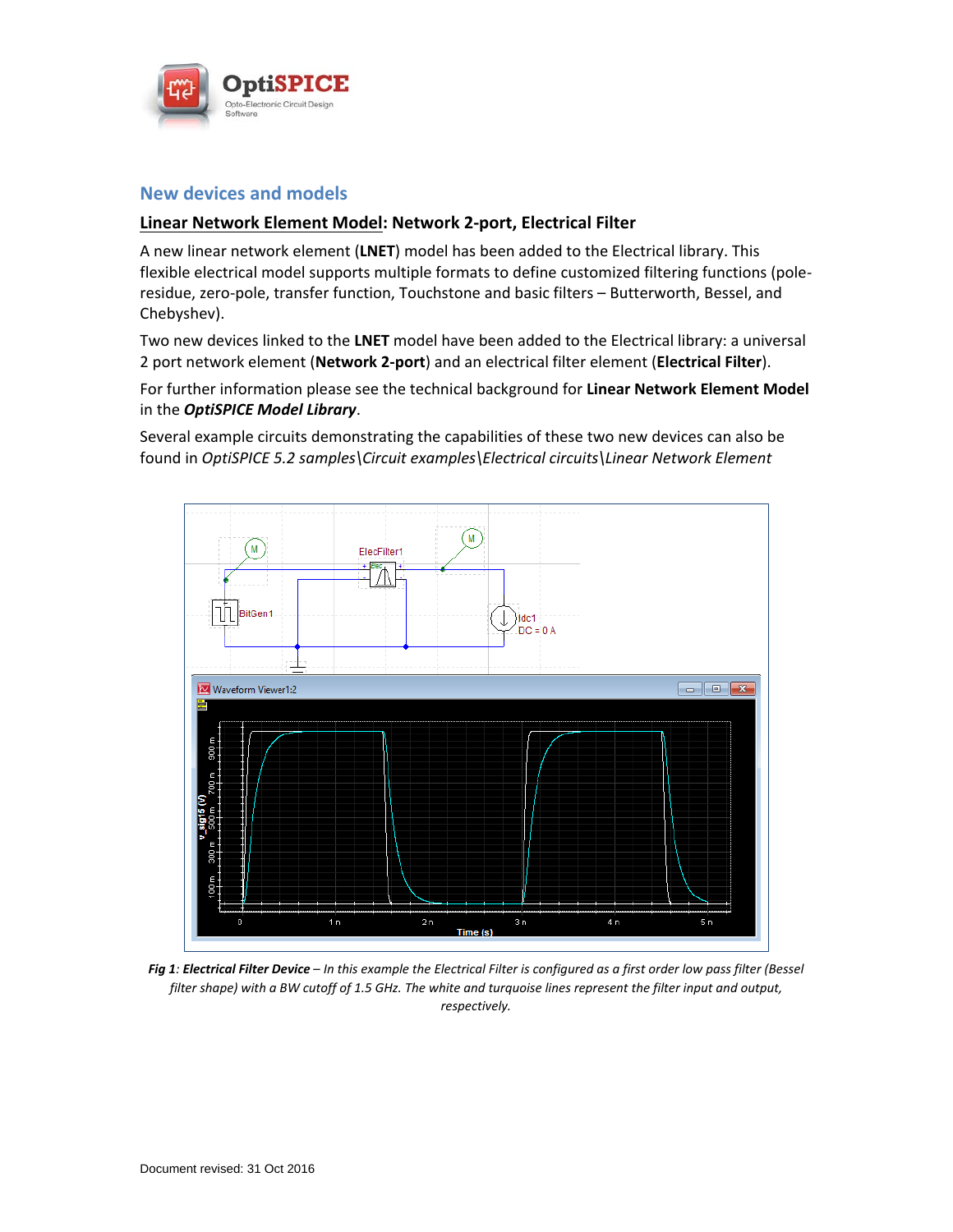



*Fig 2: Network 2 Port Device* – *In this example the Network 2 Port device is configured based on the pole-residue format (read in via a data input file). This device also supports zero-pole, transfer function and Touchstone formats. The turquoise and white lines represent the filter input and output, respectively*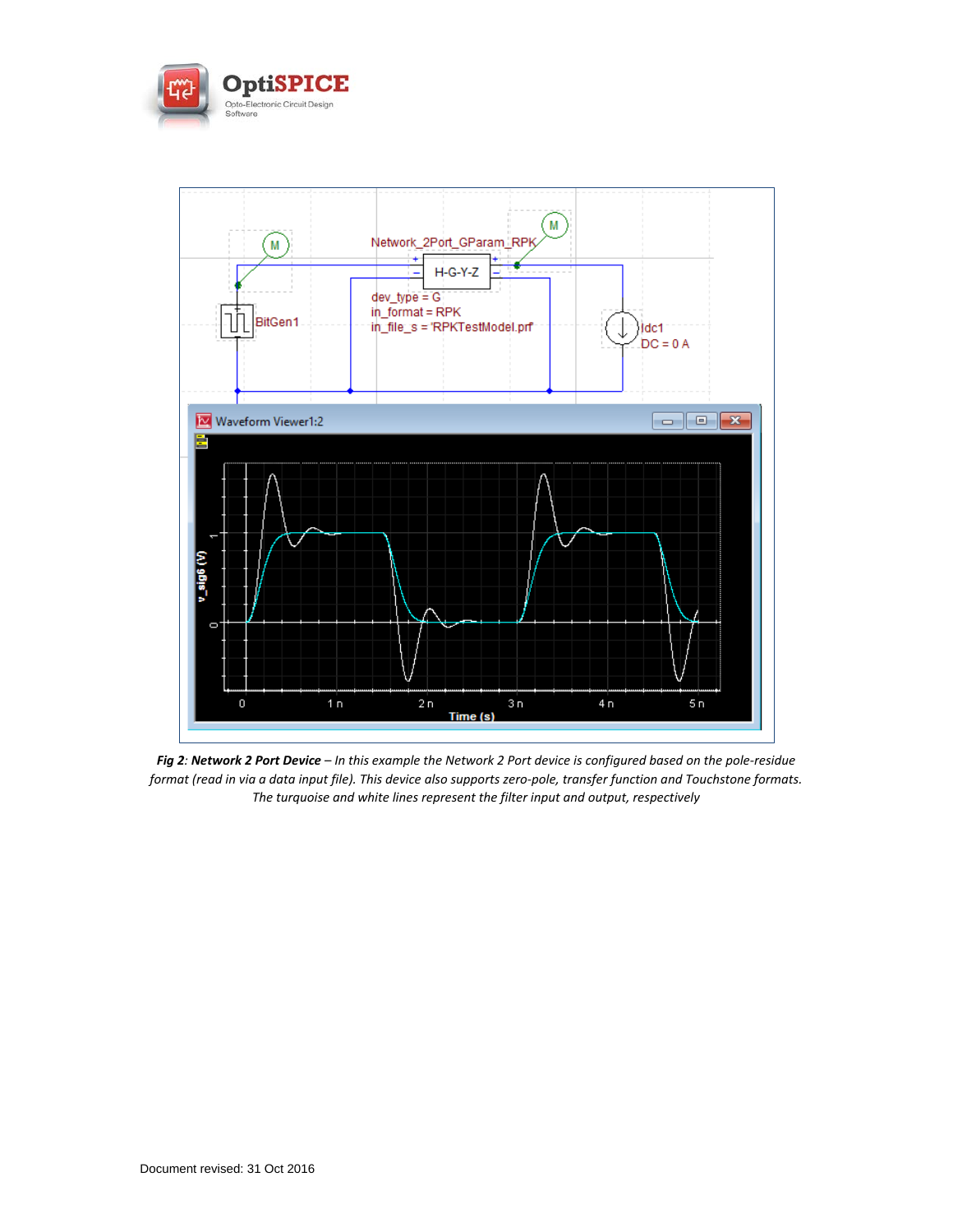

## **OPTAMPM Model: OptiBPM – 2 Port, OptiBPM – 4 Port, Optical SParam - 2 Port, Optical SParam - 3 Port (Cpl), Optical SParam - 3 Port (Spl), Optical SParam - 4 Port**

A new optical S parameters (**OPTAMPM**) model has been added to the Optical library. Users can now import S parameters data from lab measurements and other simulation platforms (OptiBPM, etc.). It supports input files based on the Touchstone or OptiSystem OptiBPM scattering data file formats and can be used to model any arbitrary device with **n** inputs and **m** output ports.

Several new devices linked to the **OPTAMPM** model have been added to the Optical library. These include 2 port and 4 port devices for modeling imported scattering data from OptiBPM simulations (**OptiBPM - 2 Port** and **OptiBPM - 4 Port**) and multi-port Optical S Parameters devices for modeling imported scattering data from external measurements and/or simulations (**Optical SParam - 2 Port**, **Optical SParam - 3 Port (Cpl)**, **Optical SParam - 3 Port (Spl)** and **Optical SParam - 4 Port**).



*Fig 3: OptiBPM S-Parameters device* – *In this example scattering data information was imported from an OptiBPM simulation of a 5 port star coupler (1 input; 4 outputs). The 2D graph shows the output power as a function of wavelength for all four output ports.*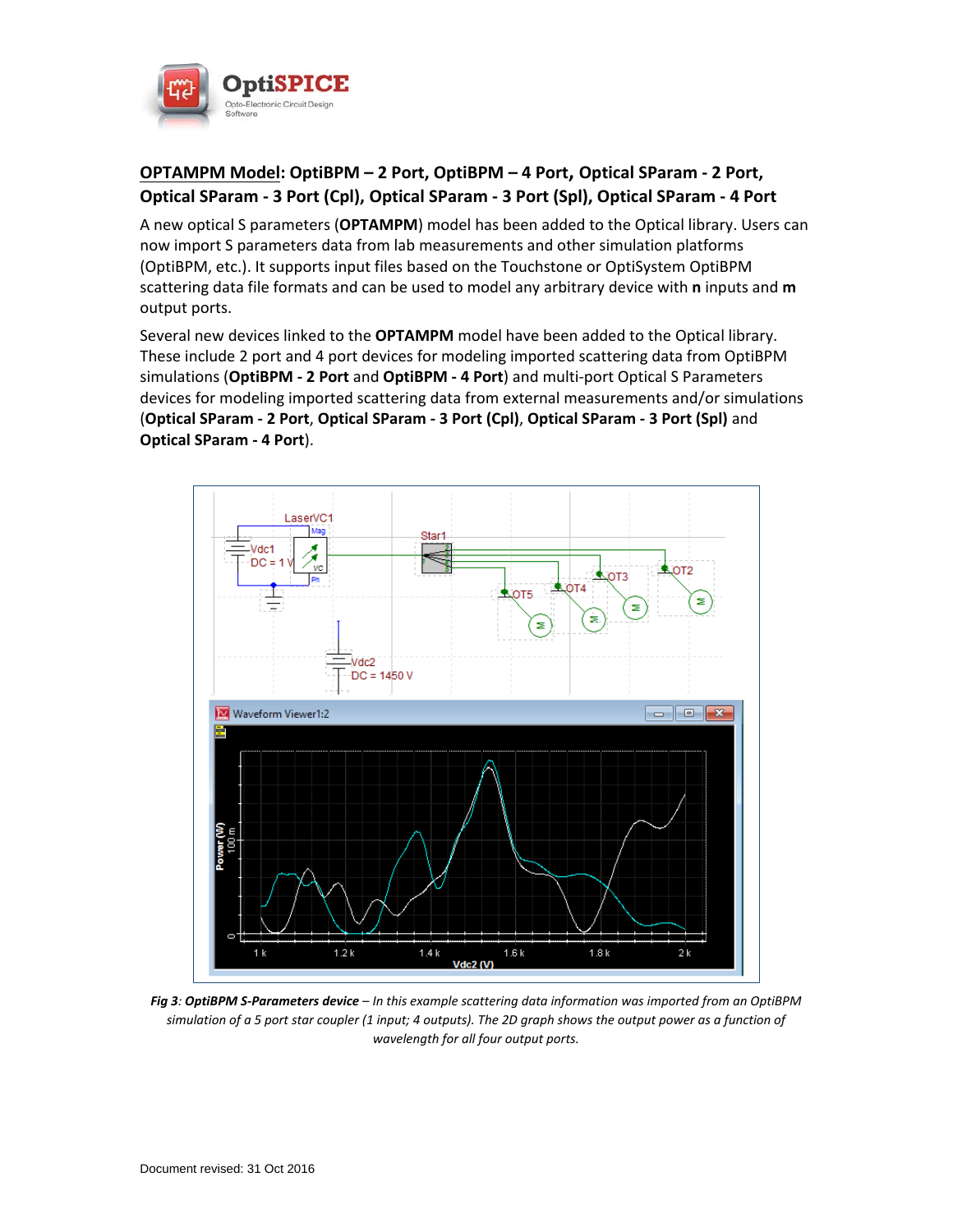

For further information on this new optical model, please see the technical background for the **OptAmpM Model** in the *OptiSPICE Model Library*

Example circuits demonstrating the capabilities of the new optical S parameters feature can also be found in *OptiSPICE 5.2 samples\Device examples\Optical\Optical S Parameters (OptAmp)*.



*Fig 4: Optical SParam 4 Port* – *In this example the Optical SParam - 4 Port device is used to model the cross couplers of the upper and lower arms of a ring resonator. The scattering data for the Optical Sparam coupler is obtained from a Touchstone file and has been setup with a varying coupling coefficient as a function of wavelength. The wavelength sweep results show the resonance points for a ring resonator configured with a standard X Coupler (fixed coupling coefficient – red line) and a ring resonator configured with the new S Parameters device (varying coupling coefficient – black line). As expected, the resonator Q factor varies with wavelength for the black curve due to the changing coupling coefficient.*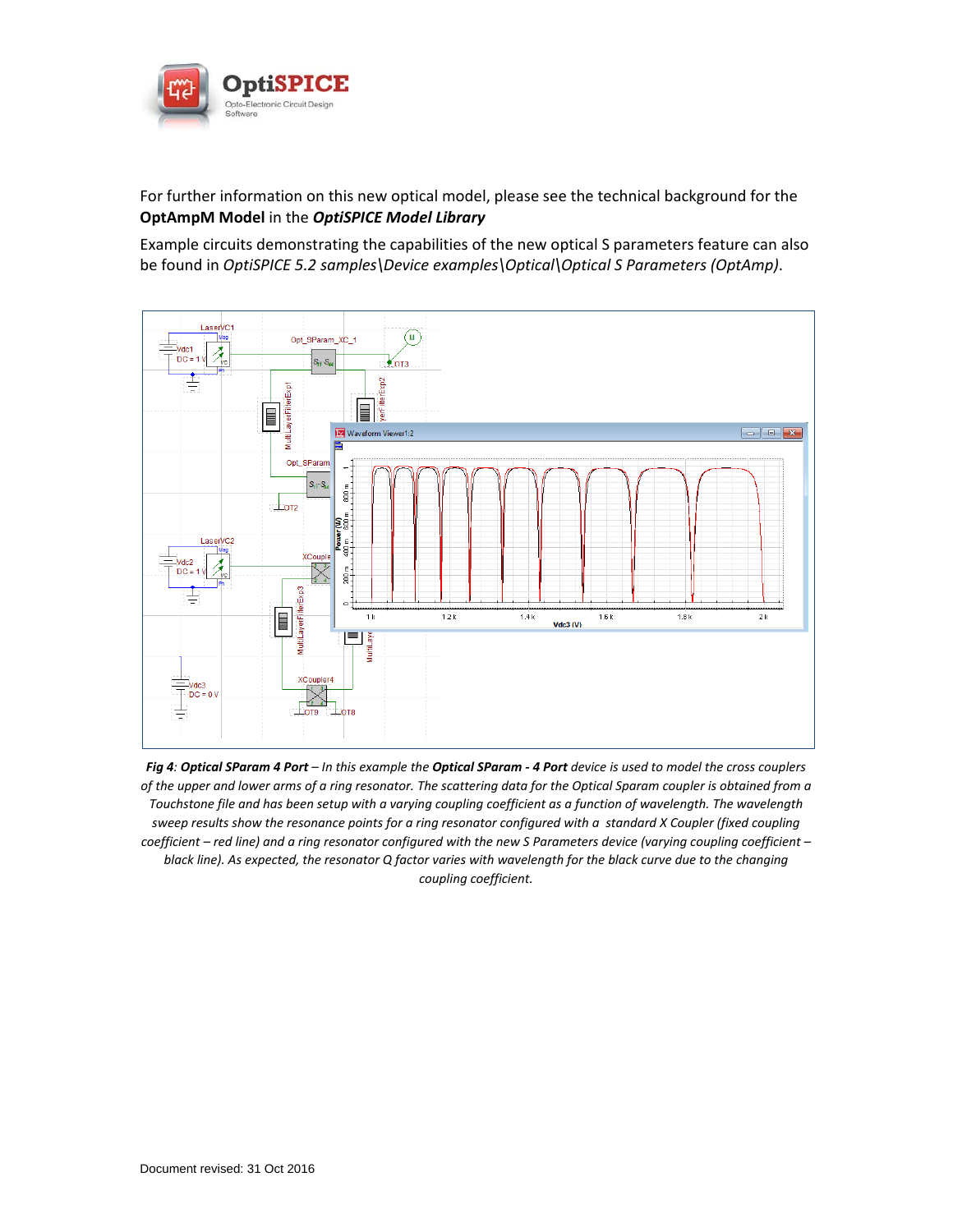

### **Si (Carrier depletion) and LiNbO3 (Pockels effect) travelling wave (TW) modulator devices**

We have enhanced our **Multilayer Filter** and **Transmission Line** models to allow for the design and characterization of Si (Carrier depletion) and LiNbO3 (Pockels effect) travelling wave (TW) modulators. These new devices have been designed as ready-to-use sub-circuits and can be found in the Optoelectronic library (**TW Modulator - Si** and **TW Modulator - LiNbO3**).

Example circuits have also been included in this release and are located in *OptiSPICE 5.2 samples\Circuit examples\Optoelectronic circuits\External modulators* (under folders "TW MZM LiNb03" & "TW MZM Si Carrier Depletion")



*Fig 5: TW Modulator - Si* – *This example demonstrates a travelling wave implementation of a Si MZ modulator (depletion mode). The transmission line is divided into 100 sections. Each section is linked to one layer in the MultiLayer filter model (100 layers). The voltage input and output waveforms are shown on the top graph (output is turquoise line) and the optical signal output on the lower graph*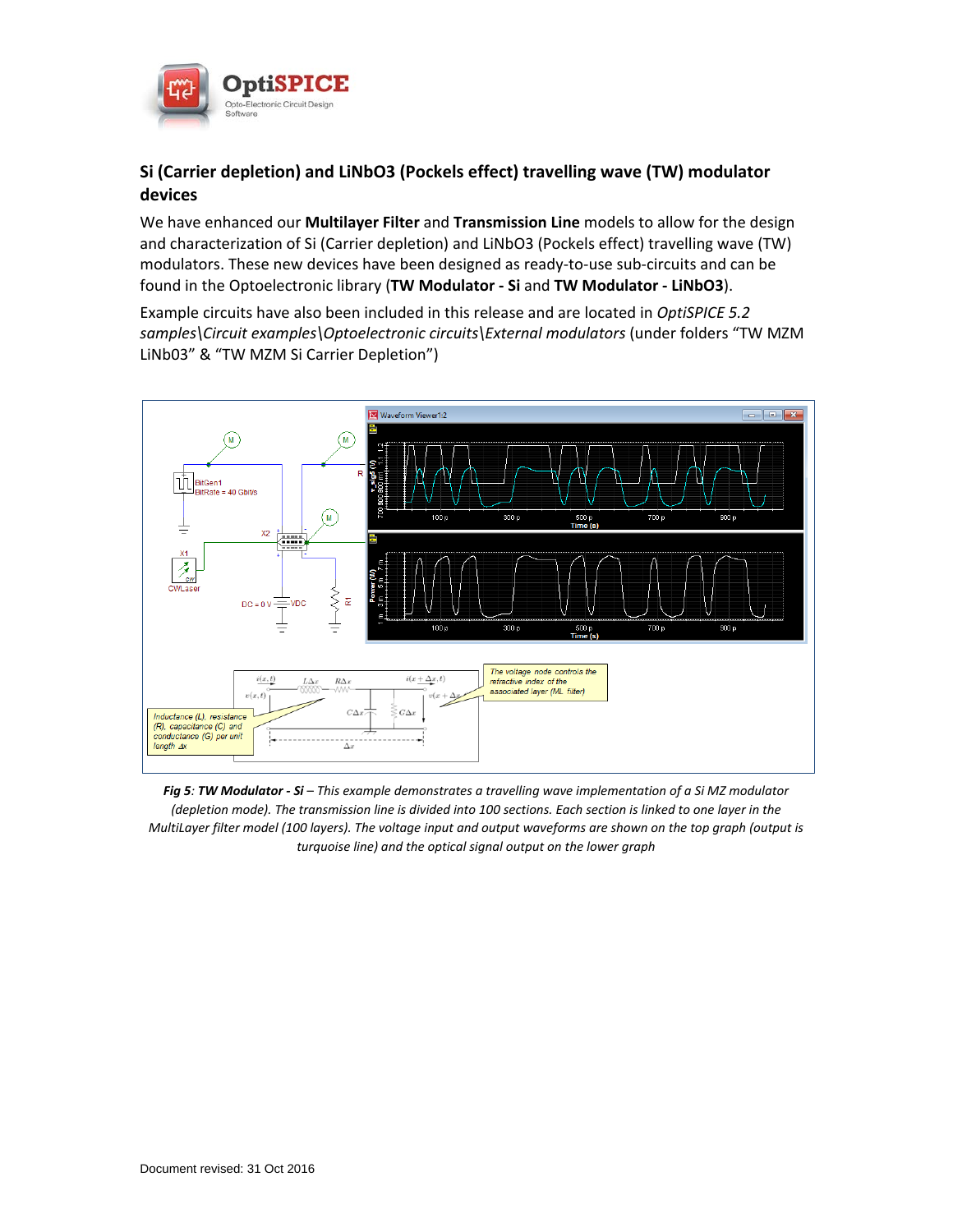

#### **Other product enhancements**

#### **Python Post Processing**

We have introduced a new data post-processing feature based on the powerful Python scripting language. Users will be able to perform customized data post-processing on simulation results obtained from any number of probes and to organize and display results through Pythonenabled 2D and 3D graphing utilities.

To setup and learn about this new anchor feature for OptiSPICE 5.2 please see the *OptiSPICE Python Post Processing* user guide under *Help/Help Docs*.

We have also included several template designs that include ready-to-use Python script files (see *OptiSPICE 5.2 Samples\Python script examples* and *OptiSPICE 5.2 Samples\Tutorials\Advanced\Python Post Processing*).



*Fig 6: Python Post Processing 1* – *After completing a simulation, users will now be able to optionally call a userdefined Python script that will access any active data ports, manipulate the data and create a variety of 2D and 3D views. This example shows eye diagram results for a time-domain simulation after being post-processed by a Python script and displayed using Python 2D graphing tools*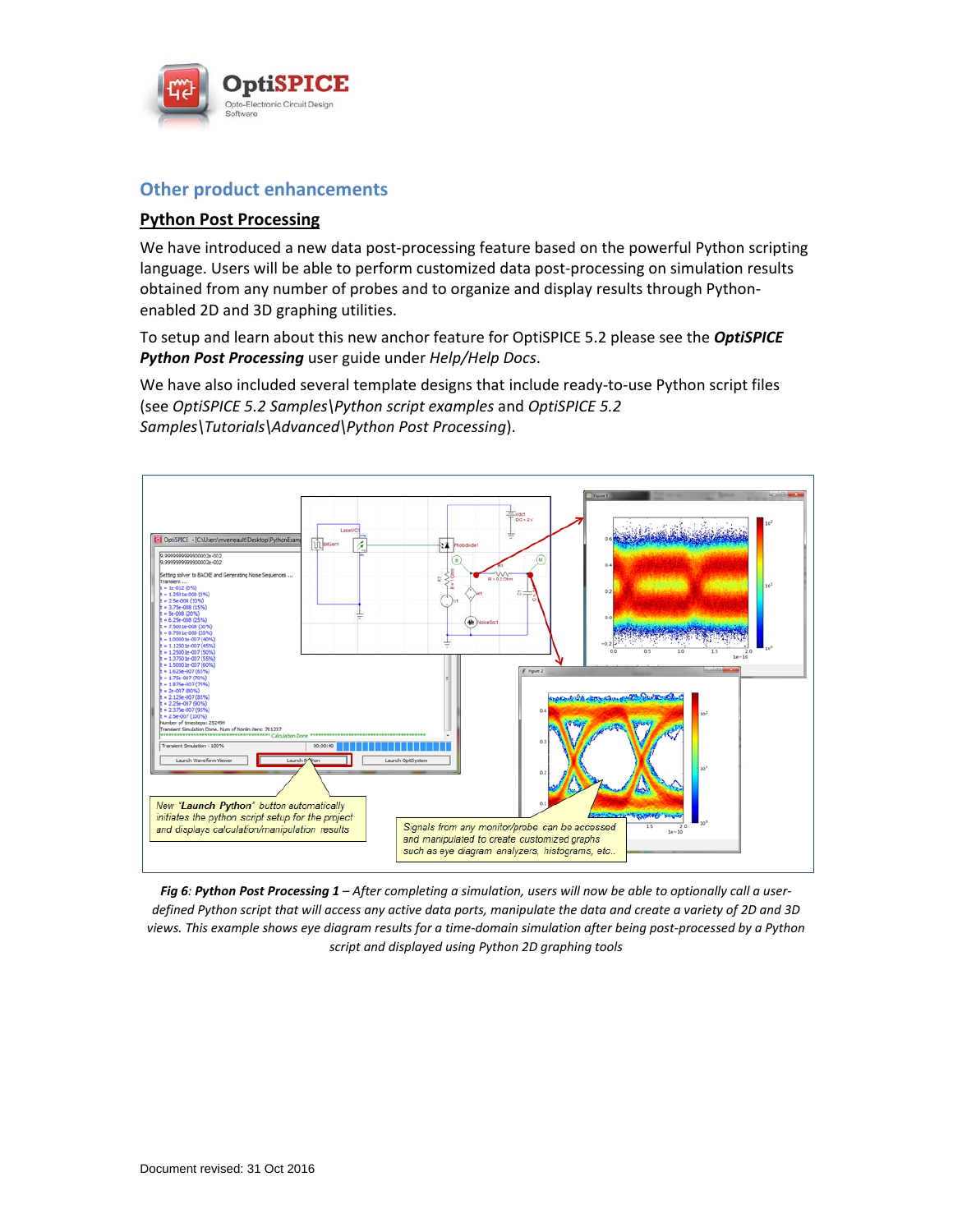



*Fig 7: Python Post Processing 2* – *Python post processing utilities include the ability to access signal data in multiple formats, perform operations such as FFTs, and display data using customized plot designs. In this example a filtering operation is performed (via a ring resonator) on two modulated wavelength channels. Results in the Python graph display include both time domain and frequency domain data.*

#### **Apodization function for Multilayer Filter models**

We have added a new apodization function to the **Multilayer Filter** model. Users will now be able apply apodization profiles (Gaussian, Cosine) to periodic structures such as Bragg gratings. For further information please see the *OptiSPICE Model Library* (**MULTILAYERFILTER (WAVEGUIDE) Model**)



*Fig 8: Apodization* – *Example of Gaussian apodization profile (turquoise line) being applied to a high-low index Bragg filter with 3000 layers.*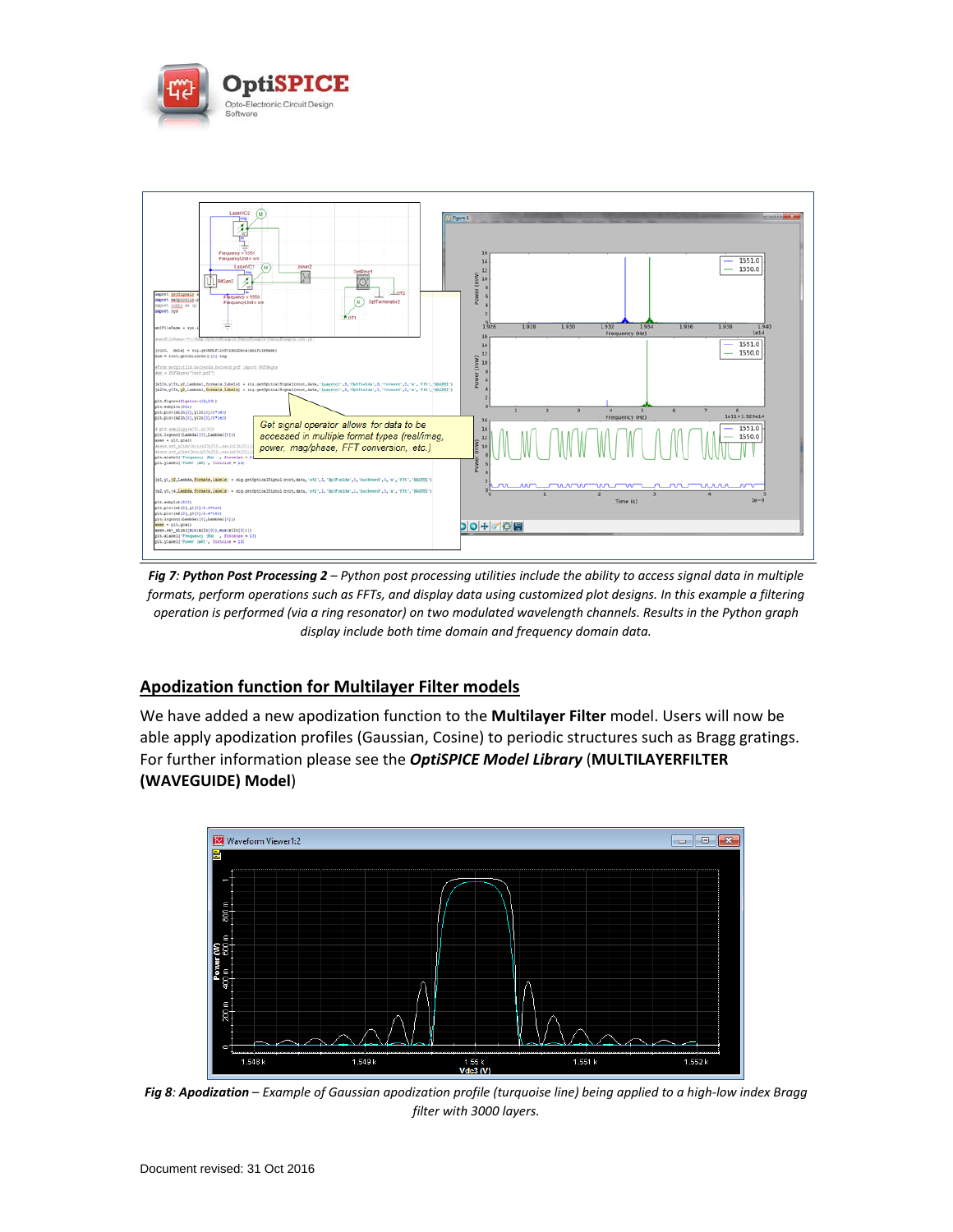

#### **Intel® Math Kernel Library (MKL) sparse matrix solver**

We have introduced support for the Intel® Math Kernel Library (MKL) sparse matrix solver to allow for multi-processor support. This optional feature can provide up to 2-3 times speed improvement compared to the UMFPACK sparse matrix solver.

#### **OptiSPICE Waveform Viewer Results Filtering**

We have added a new post-simulation filtering function to the *OptiSPICE Waveform Viewer*. This new feature will allow users to quickly search for specific probe data or data types. For further information on how to apply filtering to your simulation results please see the *OptiSPICE Waveform Viewer* user guide.



*Fig 9: Filtering of Waveform Viewer results* – *In this example the output data is filtered to only show voltage probes by directly entering "voltage" in the Search box. Similarly, probe data for only "electrical", "optical" and "current" can be displayed. Also by typing in the exact name of a probe only data associated with this probe will be displayed (for example "ic\_x2" will only display ic\_x2.q1 and ic\_x2.q2). Please see the OptiSPICE Waveform Viewer user guide for further details on how to apply filtering to your simulation results.*